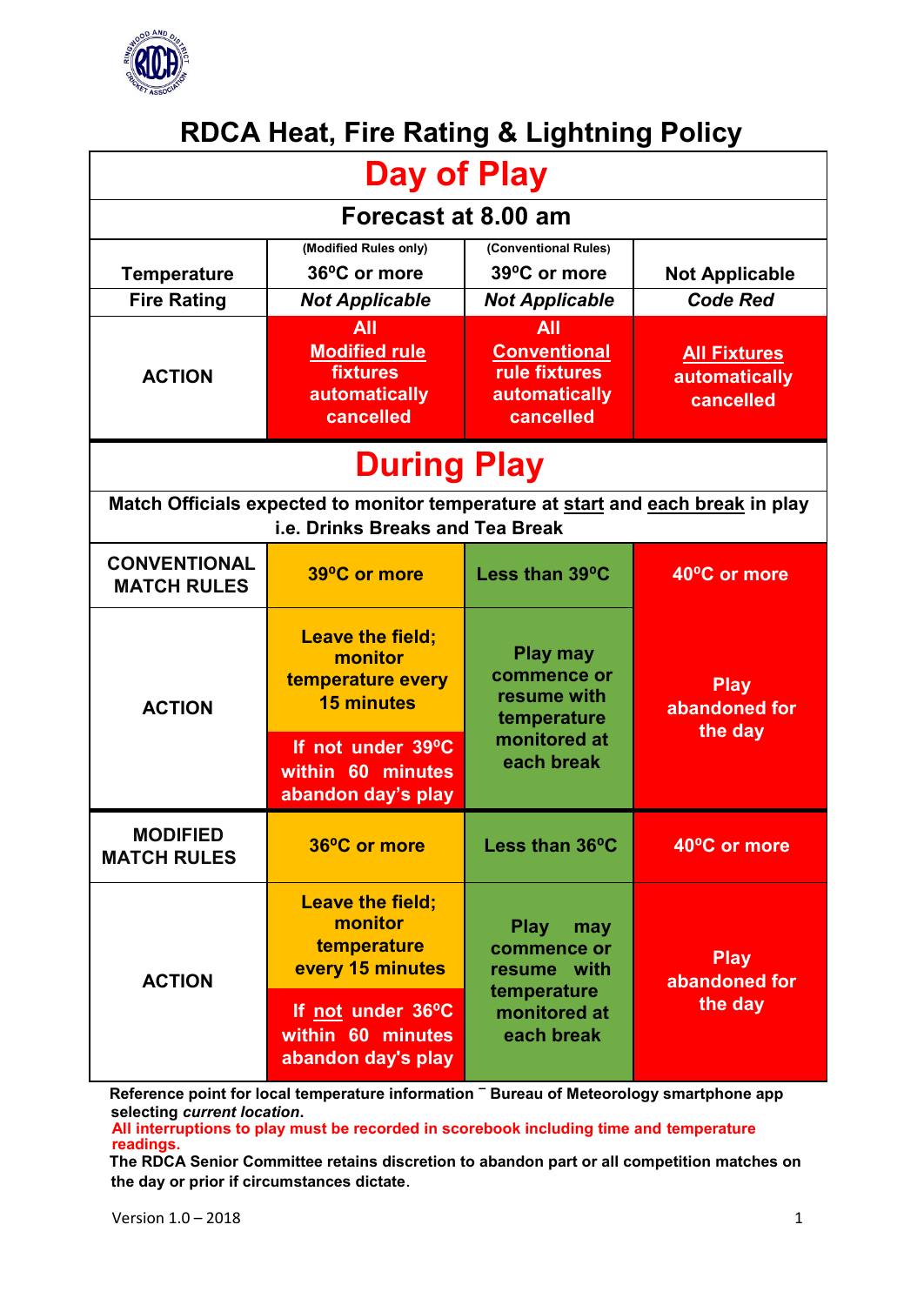

## Extreme Heat Conditions

Cricket is a summer sport and as such it is inevitable that at times, matches will be scheduled for play during extreme heat conditions. As such, all captains, officials, team managers, coaches and umpires must acknowledge that they have a fundamental 'Duty of Care' to all players & officials.

### Definition

Forecast temperature is 36º C or more.

#### Provisions

- 1. Adequate ice, easy to access shade, cold fresh water and sunscreen will be made available to both teams and officials at all times during the day.
- 2. If possible, drink eskies with water bottles and sports drinks are to be placed near the boundary.
- 3. Any player may take a drink break at the end of any over.
- 4. Official drink breaks are to be taken every 30 minutes.
- 5. Players under 18 years of age are restricted to bowling spells of 5 overs with a minimum of an hour's break between spells.
- 6. Clubs should avoid having players under 14 years of age on the field if possible.
- 7. Normal loss of time rules apply in case of any lost time due to extreme heat.

#### Guidelines and Advice

#### SYMPTOMS OF HEAT INJURY OR HEAT STROKE

High intensity exercise in a hot environment can lead to: **Dehydration, Heat Exhaustion and Heat stroke**. Heat stroke is a potentially fatal condition and must be treated immediately by a medical professional.

The symptoms of heat injury or heat stroke are:

- Fatigue
- Nausea
- Headache
- Confusion
- Light-headedness

These symptoms indicate players should **stop playing, drink more fluids** and **cool down**.

Seek medical treatment if these symptoms don't improve rapidly.

Also remember to keep an eye on other players or officials who may not realise they are suffering from dehydration or heat stress.

#### TIMING OF TRAINING

Where possible, avoid scheduling training during the hottest part of the day (usually between noon and 4pm during daylight saving time). Early morning or night practice minimises the risk of encountering unacceptable playing conditions.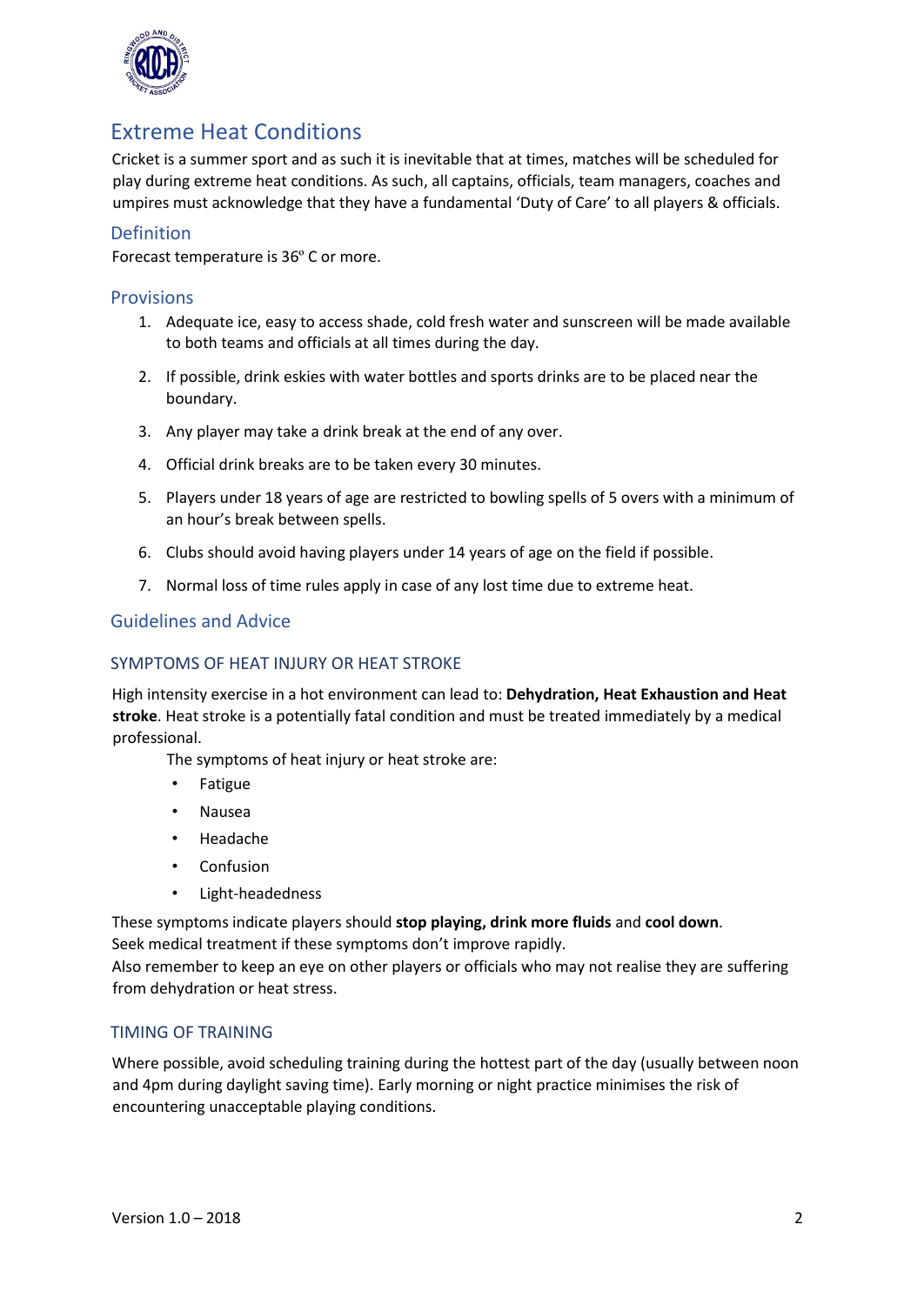

#### **HYDRATION**

**The ACB Junior Cricket Policy refers to the following guidelines regarding hydration practices for matches held during hot weather. These guidelines are also relevant to senior cricket competitions.**

- Drinks breaks should occur every 30-40 minutes in all matches (every 30 mins in conditions of extreme temperature)
- Water is the most appropriate drink for re-hydration. However diluted cordial or sports drinks may be supplied. Flavoured drinks may be particularly palatable to children who have consistently poor drinking habits during exercise
- Drinks should be available for individual players between drinks breaks. Umpires should be advised when additional drinks are sought and players should make every effort to ensure
- no time is wasted
- Players should be encouraged to have their own drink bottles. This ensures that each player has access to an adequate level of replacement fluids and reduces the risk of contamination and viruses
- Where cups and a large container are used, cups should not be dipped into the container. Used cups should be washed or disposed of after use
- Do not share cups

#### **Additional considerations in regard to Hydration include**:

- Consideration should be given to relaxing slow over rate penalties to allow for additional drinks breaks (which should be completed as soon as possible).
- Drink bottles also may be made available with club square leg umpires if deemed necessary or stored underground on the field if a suitable facility exists (eg. covered tap box).
- Encourage players and officials to drink plenty of fluids (preferably water) with no restrictions placed on players getting drinks, placing them on the field, etc.

#### PLAYER REST AND ROTATION.

- It is recommended that wherever possible when extreme temperatures are forecast, surplus players should be selected in addition to 12th man
- Consider rotating players on and off the field. Rest periods are particularly important for faster type bowlers
- Ensure players and officials seek shade when players not on the field
- Team managers/coaches especially should be vigilant and not pressure their players in any way re performances or endurance.
- Limit bowling spells
- Limit individual batting innings

#### CLOTHING

It is essential that everyone is made aware of the importance of:

- Wearing long sleeved shirts
- Wide brimmed hats
- The appropriate application and re-application of SPF 30+ sunscreen
- The use of wet towels
- **Sunglasses**